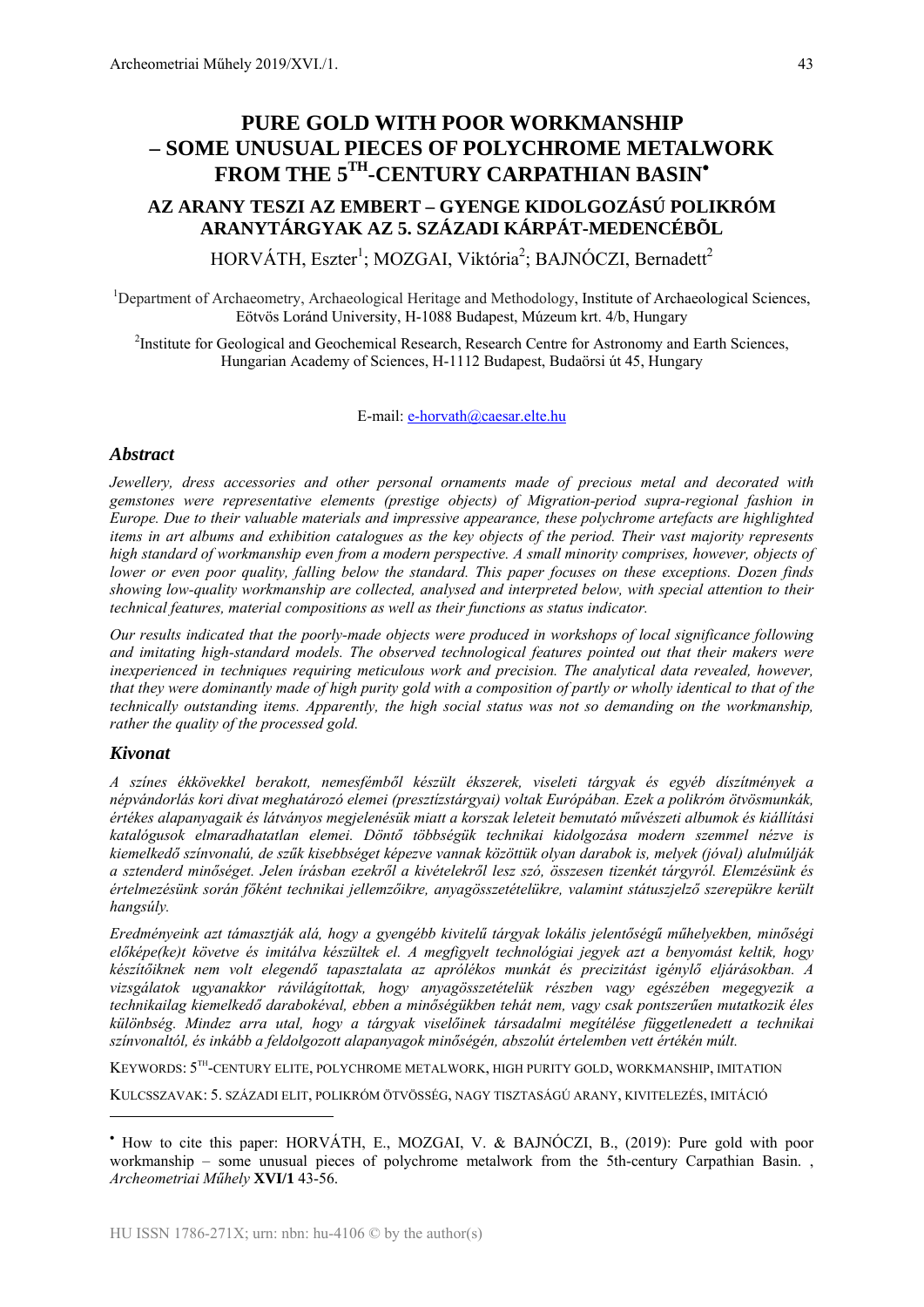

**Fig. 1.:** Chemical composition of the objects discussed in the paper, plotted in the gold–silver–copper ternary diagram: a) shoe buckles, b) bracelets with animal-head terminals, c) sword accessories. The colouring indicates the colours of various gold–silver–copper alloys (after Leuser 1949). Diagram: Viktória Mozgai

**1. ábra:** A cikkben említett tárgyak kémiai összetétele az arany–ezüst–réz háromszög diagramon ábrázolva: a) cipőcsatok, b) állatfejben végződő karperecek, c) kard szerelékek. A színezés a különféle arany–ezüst–réz ötvözetek színét jelzi (Leuser 1949 nyomán). Diagram: Mozgai Viktória

# *Introduction*

In the Carpathian Basin, the first bloom of the polychrome metalwork can be dated to the late 4<sup>th</sup> and  $5<sup>th</sup>$  centuries AD, which corresponds to the Hunnic period and the subsequent decades. This group of goldsmiths' works – unearthed mainly from aristocratic burials, hoards and ritual deposits – are generally interpreted as the legacy of the elite members of the barbarian communities of these times, primarily as markers of prestige (e.g. Tejral 1999; Schmauder 2002; Quast 2009). Their owners – chiefly military or political officials in alliance with the Roman Empire and their relatives – were in a privileged position. They could afford to display their wealth, authority, and power through valuable objects with special decoration and workmanship (Hardt 2004, 60-96.). Their sources were diplomatic gifts accepted from the Empire, as well as the golden tribute (*tributum*) received annual in terms of the alliance (Kiss 1986, 108-110; Hardt 2004, 187-190.)

Although most of the  $5<sup>th</sup>$ -century polychrome goldsmiths' works were made for the needs of the elite, the sites and organisational framework of their production are little known. There are only indirect evidence derived from the analysis of the finished products. Based on the previous studies (Horváth 2012; 2013), some the objects were made in the Barbaricum and some in the Roman Empire, either in a local or central workshop – actually, there are examples for any combinations of these categories. The manufacturing process involved at least two craftsmen – specialised in the gem-processing and the metal-working. Cooperation between them was not usual but rather

occasional. The phases of workflow were characterised by low degree of standardisation. Gold of high purity even up to a fineness of 99 wt% was often used as raw material of the objects. In these cases, Roman *solidi*, available in large quantities due to the *tributum*, could have been directly processed (Hawkes et al. 1966, 99; Kovrig 1985, 129; Giumlia-Maír 2013, 27.). Among the coloured inlays, red garnets originating from India and Sri Lanka were dominant, obtained in sets, ready for setting or in pre-cut form, which still needed to be shaped and sized (Horváth & Bendő 2011; Horváth 2013, 290-291.). Their acquisition required the maintenance of long-distance trade relationships with the sites where their extraction and/or preparation was carried out.

The vast majority of the objects represents high standard of workmanship even from a modern perspective. They comprise simpler artefacts rich in identical details and more complex, unique masterpieces. Gold items are outstanding even in this context: their shaping and decorating phases of production usually relies on meticulous, timeconsuming techniques. Normally, they were crafted of a large number of components – pieces of sheet metal and small elements of filigree and granulation – which were fixed to each other by precision soldering. All of these indicate experienced and skilful makers. The polychrome jewellery is however far from being uniform in quality. In contrast to the splendid exemplars some items are of lower or even poor quality, falling below the standard described above from one or more aspects. The present paper focuses on these exceptions.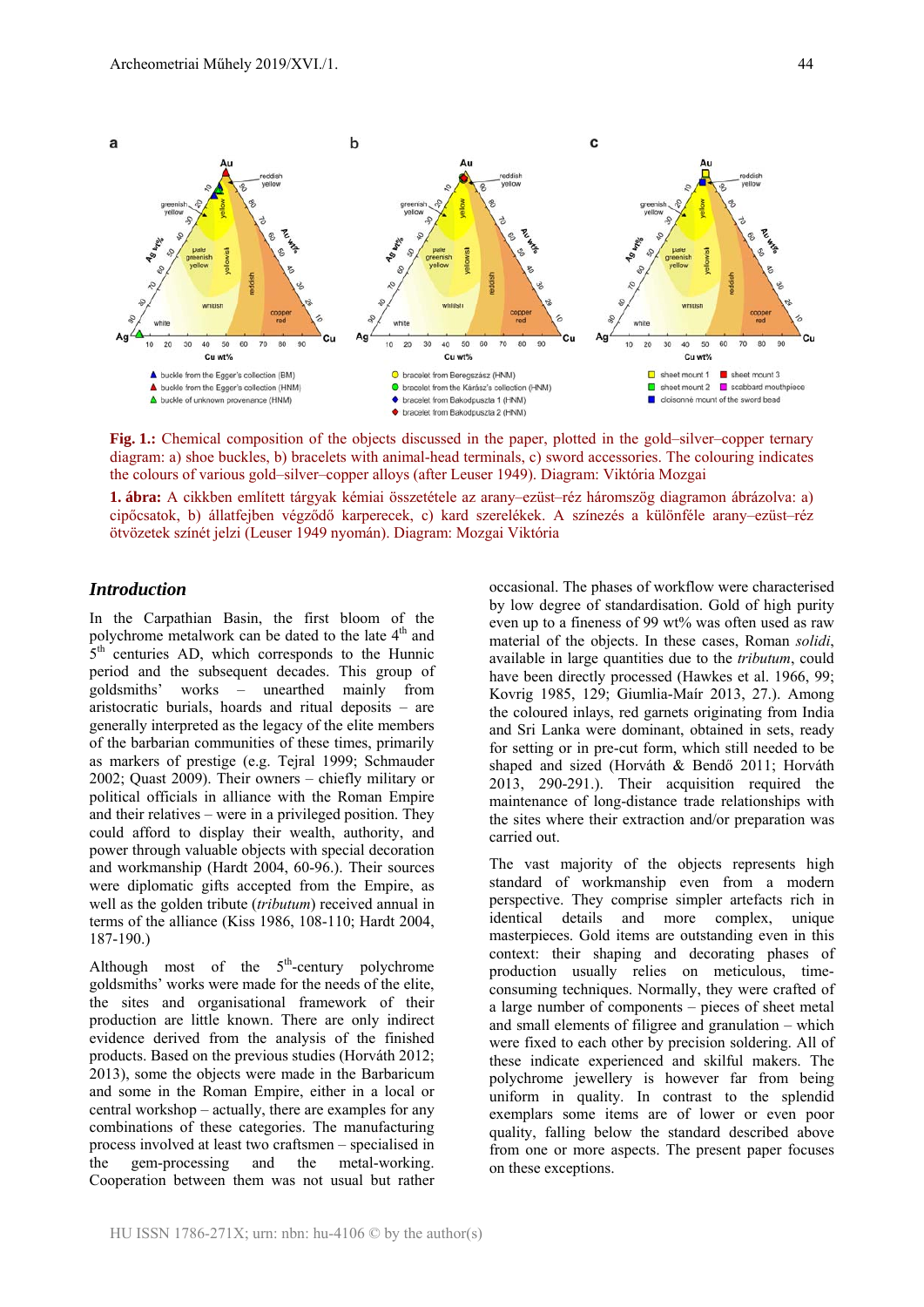**Table 1.:** Short catalogue of the low-standard objects discussed in the paper.

**1. táblázat:** A cikkben tárgyalt gyenge kivitelű tárgyak rövid katalógusa.

| Ref. nr.       | Provenance<br>site   | Country | County/Raior             | Context           | Object type                                                      | <b>Museum</b>                            | Inventory number | Dating                   | <b>Materials</b> | Metalworking<br>techniques            | References                                                  |  |
|----------------|----------------------|---------|--------------------------|-------------------|------------------------------------------------------------------|------------------------------------------|------------------|--------------------------|------------------|---------------------------------------|-------------------------------------------------------------|--|
| $\mathbf{1}$   | Egger's collection   | н       | Szeged?                  | unknown           | shoe buckle                                                      | <b>British</b><br>Museum<br>(BM)         | 1900,0714.2      | $5^{th}$ c.<br>1/2       | Au               | hammering                             | Kiss 1970, 123, Pl. 1.5                                     |  |
| $\overline{2}$ |                      |         |                          | unknown           | shoe buckle                                                      | Hungarian<br>National                    | 107/1893.4       | $5^{th}$ c.<br>Au<br>1/2 |                  | hammering                             | Alföldi 1932, 86, Pl. 34.4;<br>Bóna 1993, 256, Fig. 93.5.   |  |
| 3              | unknown provenance   | н       | unknown                  | unknown           | shoe buckle                                                      | Museum<br>(HNM)                          | 235/1870.III.12  | $5^{th}$ c.<br>1/2       | Au,<br>Ag        | hammering,<br>casting,<br>granulation | Alföldi 1932, 86, Pl. 34.3;<br>Bóna 1993, 256, Fig. 93.2.   |  |
| $\overline{4}$ | Miskolc-Sajópart     | н       | Borsod-Abaúj-<br>Zemplén | unknown           | earring with<br>polyhedral bead                                  | Herman Ottó<br>Museum<br>(HOM)           | R.3913.          | $5^{th}$ c.<br>1/2       | Au               | hammering,<br>beaded wire             | Lovász 1999, 258.                                           |  |
| $5 - 6$        | Békéscsaba-Téglagyár | н       | Békés                    | unknown           | pair of earrings with<br>polyhedral bead                         | Móra Ferenc<br>Museum<br>(MFM)           | A.53.146.1.      | $5^{th}$ c.              | Au               | hammering,<br>twisted wire            | Csallány 1961, 121,<br>Taf. 188.14-15.                      |  |
| $\overline{7}$ | Kárász's collection  | н       | unknown                  | unknown           | bracelet with animal-<br>head terminals                          | Hungarian<br>National<br>Museum<br>(HNM) | 107/1893.3.      | $5^{th}$ c.<br>2/3       | Au               | casting,<br>punching                  | Hampel 1905, 418, Taf. 42.1.                                |  |
| 8              | Bátaszék-Iskola      | н       | Tolna                    | ritual<br>deposit | scabbard<br>mouthpiece                                           | Wosinsky<br>Mór Museum<br>(WMM)          | 65.1.8.          | Au                       |                  | hammering                             | Kovrig 1985, 129, Abb. 9.3;<br>Bóna 1993, 249-250, Fig. 53. |  |
| 9              |                      |         |                          |                   | sheet mounts of the<br>handle and<br>the scabbard of a<br>spatha |                                          | 65.1.13.         | $5^{th}$ c.              | Au               | hammering                             | Kovrig 1985, 129, Abb. 9.4;<br>Bóna 1993, 249-250, Fig. 53. |  |
| 10             |                      |         |                          |                   |                                                                  |                                          | 65.1.13.         | 1/2                      | Au               | hammering                             | Kovrig 1985, 129;                                           |  |
| 11             |                      |         |                          |                   |                                                                  |                                          | 65.1.13.         |                          | Au               | hammering                             | Bóna 1993, 249-250.                                         |  |
| 12             |                      |         |                          |                   |                                                                  |                                          | 65.1.13.         |                          | Au               | hammering                             |                                                             |  |

# *Presentation of the objects*

The finds representing low-quality workmanship form a small minority of polychrome fine metalwork pieces. Although further items may later be added to the list, from the currently known nearly 250 late  $4<sup>th</sup>-5<sup>th</sup>$ century gold objects (Horváth 2012, Table 4.1), only twelve belong here. These artefacts involve a pair of buckles from the Egger's collection preserved in Budapest and London, another buckle of an unknown provenance, three earrings with polyhedral beads from Miskolc and Békéscsaba, a bracelet with animal-head terminals from the Kárász's collection without any indication of the provenance, as well as five sheet mounts decorating the double-edged sword (*spatha*) of the ritual deposit from Bátaszék (**Table 1.**).

With the exception of the Bátaszék finds, all of them are stray items – there is no information about the context of their discovery or their owners. In terms of their function, the artefacts show a mixed picture: they can be identified as jewellery, dress accessories, or ornaments of weaponry. Qualitative differences are most discernible with respect to their object types. Accordingly, the examples are described in four groups: 1) shoe buckles; 2) earrings with polyhedral beads; 3) bracelets with animal-head terminals; 4) sheet mounts.

The following descriptions are based on our technological and material analyses extended with available previous data. The technological characteristics were observed by optical microscope at the accessible finds. In those cases where no previous analyses were performed, the chemical composition of the objects (their metals) was determined nondestructively by handheld X-ray fluorescence analysis (hXRF) (**Fig. 1, Table 2**)

### **Shoe buckles**

The first examples belong to a notable object type of the Hunnic period, a distinctive form of buckle with a stumpy plate and a long tongue bent onto a massive loop, made in gold. The small and medium-sized items of this type form a significant part of  $5<sup>th</sup>$ -century polychrome gold finds in the Carpathian Basin (**Fig. 2d**). Their characteristic feature is the golden cellwork executed in standard *cloisonné* technique on the plate (Horváth 2012b, 215, **Fig. 2b**). This was the most time-consuming phase of the workflow, which required special attention because of the multiple joining and soldering. From the nearly thirty gold buckles preserved in Hungarian museums, only two items have their surface decorated with simpler bezel settings instead of cellwork. One of them has a pair currently found in the collection of the British Museum. Their sizes indicate that all three pieces were used to decorate the straps of footwear. In their appearance, they are far below the average level of Hunnic-period polychrome metalwork (**Fig. 2, Table 1.1-3.**).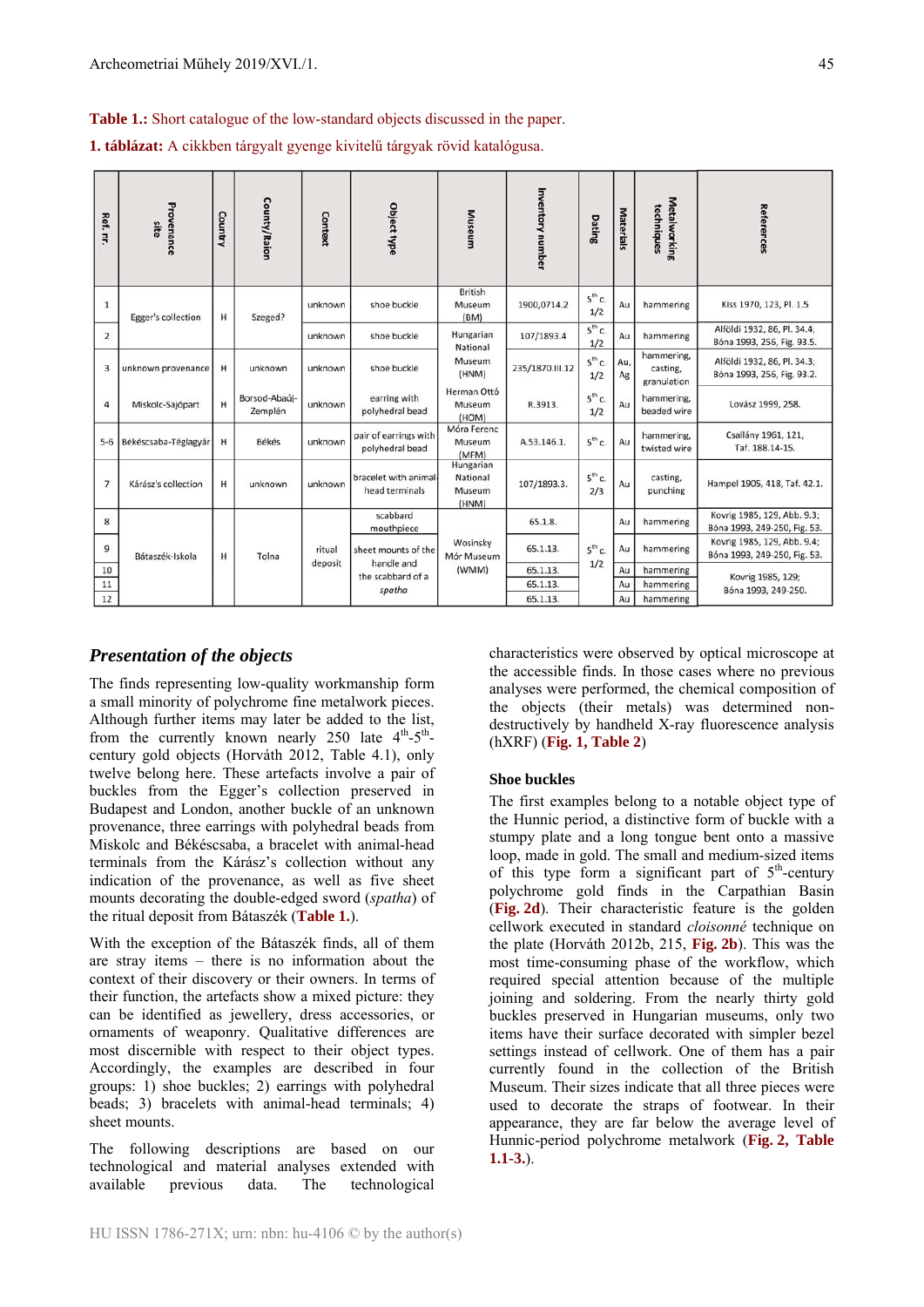

**Fig. 2.:** Hunnic-period shoe buckles of the Egger's collection from the British Museum (a) and from the Hungarian National Museum (b), of unknown provenance (c) and from Bátaszék (d). Photo: Trustees of the British Museum (a), Eszter Horváth (b-d)

**2. ábra:** Hun kori cipőcsatok az Egger gyűjteményből, a British Museumból (a), és a Magyar Nemzeti Múzeumból (b), ismeretlen lelőhelyről (c) és Bátaszékről (d). Fotó: Trustees of the British Museum (a), Horváth Eszter (b-d)



**Fig. 3.:** Garnet inlays and granulation on the shoe buckle of unknown provenance. Photo: Eszter Horváth **3. ábra:** Az ismeretlen lelőhelyű cipőcsat gránátberakásai és granulációs díszítése. Fotó: Horváth Eszter



**Fig. 4.:** Garnet inlays on the shoe buckle of the Egger's collection from the Hungarian National Museum. Photo: Eszter Horváth

**4. ábra:** A Magyar Nemzeti Múzeumban őrzött Egger-féle cipőcsat gránátberakásai. Fotó: Horváth Eszter

Two of the buckles survived thanks to the collecting activity of the Egger brothers, who were influential goldsmiths and antiques dealers during the dual monarchy of Austria-Hungary (Kemenczei 2011). The buckles originating from the region of Szeged (Csongrád) (erroneously noted Tolna by Kiss 1969-70) had different fates after the private collectors died in the late  $19<sup>th</sup>$  century. Following a brief interlude, one was purchased by the Hungarian National Museum, and the other by the British Museum (Bóna 1993, 256, Fig. 93.5). The unity of the two finds, their identification as a pair has never been questioned in scholarship. Their technical execution is surprisingly unhandy and negligent. Their plates are unusually plain constructions made of folded sheet metals shaped as irregular triangles.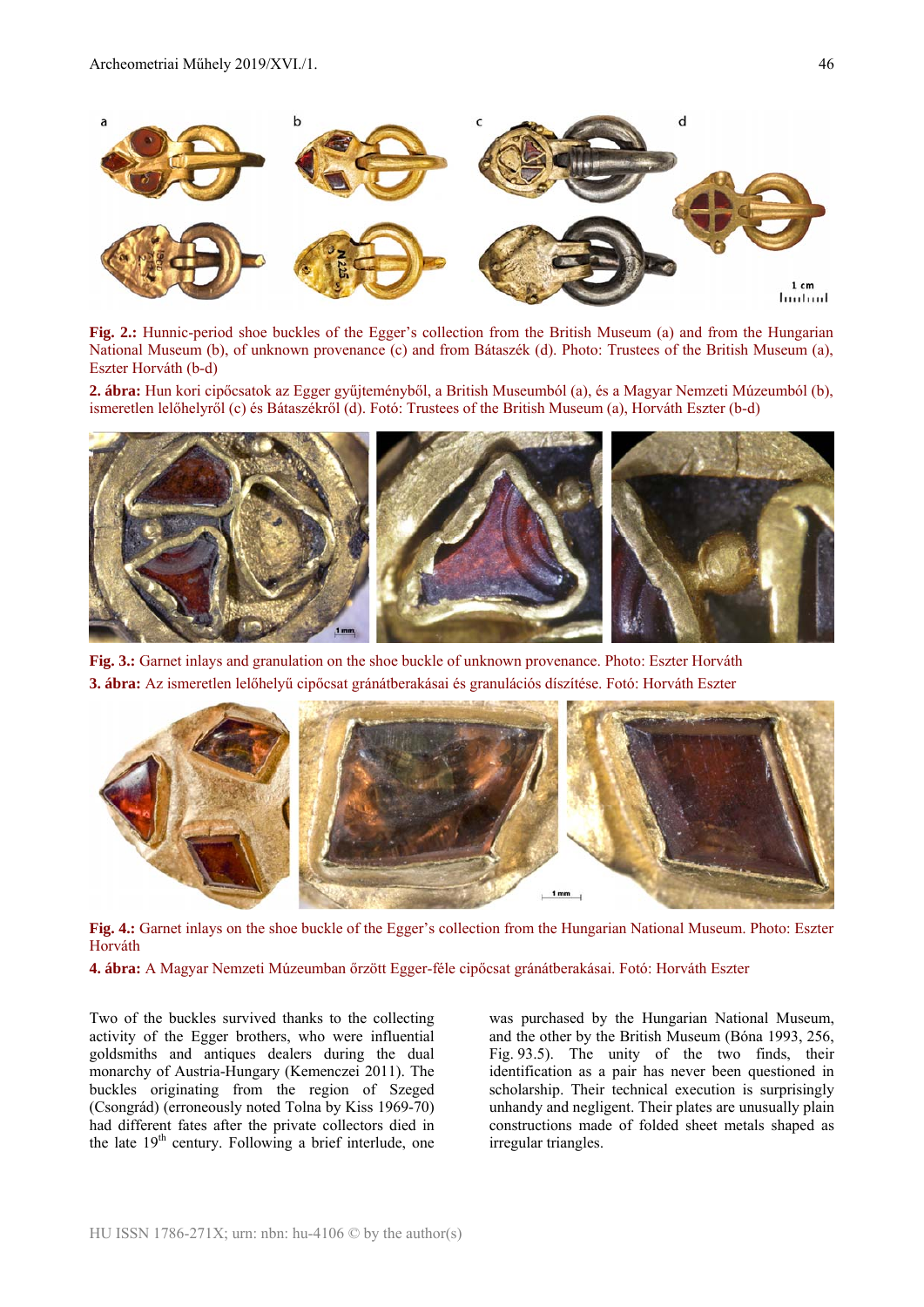**Table 2.:** Chemical composition of the objects discussed in the paper. <sup>1</sup>SEM-EDS data from Craddock et al. 2010;<br><sup>2</sup>nove by RE data, not published yet: <sup>3</sup>by RE data from Horváth 2012; <sup>4</sup>AES data from Vorsatz 1085 (< L new hXRF data, not published yet; <sup>3</sup>hXRF data from Horváth 2012; <sup>4</sup>AES data from Vorsatz 1985. (< LOD=below limit of detection) Elements deriving from surface contamination or corrosion (e.g. Si, Fe, S) were not taken into account during data evaluation.

2. táblázat: A cikkben említett tárgyak kémiai összetétele. <sup>1</sup>SEM-EDS adatok Craddock et al. 2010 alapján; <sup>2</sup>új, közöletlen hXRF adatok; <sup>3</sup>hXRF adatok Horváth 2012 alapján; <sup>4</sup>AES adatok Vorsatz 1985 alapján. (< LOD=kimutatási határ alatt) Az adatok kiértékelésénél a felületi szennyeződésből, illetve korrózióból származó elemeket (pl. Si, Fe, S) figyelmen kívül hagytuk.

| Ref. nr.       | <b>Measurement points</b>                                    | Chemical composition (weight %)                                                  |      |         |         |         |  |  |  |  |
|----------------|--------------------------------------------------------------|----------------------------------------------------------------------------------|------|---------|---------|---------|--|--|--|--|
|                |                                                              | Au                                                                               | Ag   | Cu      | PЬ      | Bi      |  |  |  |  |
| 1              |                                                              | shoe buckle from the Egger's collection (British Museum) $^{\mathrm{1}}$         |      |         |         |         |  |  |  |  |
| 1.1            | plate                                                        | 99.3                                                                             | 0.7  | 0.2     | $<$ LOD | $<$ LOD |  |  |  |  |
| 1.2            | loop                                                         | 90.7                                                                             | 8.1  | 1.2     | $<$ LOD | $<$ LOD |  |  |  |  |
| 1.3            | tongue                                                       | 85.1                                                                             | 13.8 | 1.1     | $<$ LOD | $<$ LOD |  |  |  |  |
| $\overline{2}$ |                                                              | shoe buckle from the Egger's collection (Hungarian National Museum) <sup>2</sup> |      |         |         |         |  |  |  |  |
| 2.1            | plate                                                        | 99.5                                                                             | 0.4  | 0.1     | $<$ LOD | $<$ LOD |  |  |  |  |
| 2.2            | loop                                                         | 99.7                                                                             | 0.3  | 0.0     | $<$ LOD | $<$ LOD |  |  |  |  |
| 2.3            | tongue                                                       | 99.5                                                                             | 0.4  | 0.1     | $<$ LOD | $<$ LOD |  |  |  |  |
| 3              | shoe buckle of unknown provenance <sup>2</sup>               |                                                                                  |      |         |         |         |  |  |  |  |
| 3.1            | plate (back)                                                 | 89.5                                                                             | 9.6  | 0.9     | $<$ LOD | $<$ LOD |  |  |  |  |
| 3.2            | plate (side)                                                 | 87.8                                                                             | 9.1  | 3.0     | $<$ LOD | $<$ LOD |  |  |  |  |
| 3.3            | plate (front)                                                | 88.0                                                                             | 9.9  | 1.6     | $<$ LOD | $<$ LOD |  |  |  |  |
| 3.4            | loop                                                         | 1.1                                                                              | 93.9 | 3.7     | 0.6     | 0.1     |  |  |  |  |
| 3.5            | tongue                                                       | 0.9                                                                              | 93.6 | 4.3     | 0.6     | 0.1     |  |  |  |  |
| 7              | <u>bracelet from the Kárász's collection <math>^2</math></u> |                                                                                  |      |         |         |         |  |  |  |  |
| 7.1            | ring                                                         | 93.7                                                                             | 3.5  | 0.2     | $<$ LOD | $<$ LOD |  |  |  |  |
| 7.2            | bezel                                                        | 95.3                                                                             | 3.8  | 0.8     | $<$ LOD | $<$ LOD |  |  |  |  |
| A              | bracelet from Beregszász <sup>2</sup>                        |                                                                                  |      |         |         |         |  |  |  |  |
| A.1            | ring                                                         | 94.7                                                                             | 3.8  | 1.4     | $<$ LOD | $<$ LOD |  |  |  |  |
| B              | bracelet from Bakodpuszta (1) $^2$                           |                                                                                  |      |         |         |         |  |  |  |  |
| B.1            | ring 1                                                       | 95.0                                                                             | 3.3  | 0.6     | $<$ LOD | $<$ LOD |  |  |  |  |
| B.2            | ring 2                                                       | 94.9                                                                             | 3.2  | 0.7     | $<$ LOD | $<$ LOD |  |  |  |  |
| C              | bracelet from Bakodpuszta (2) <sup>2</sup>                   |                                                                                  |      |         |         |         |  |  |  |  |
| C.1            | ring 1                                                       | 96.2                                                                             | 3.0  | 0.7     | $<$ LOD | $<$ LOD |  |  |  |  |
| C <sub>2</sub> | ring 2                                                       | 95.7                                                                             | 3.0  | 1.3     | $<$ LOD | $<$ LOD |  |  |  |  |
| $8 - 11$       | sheet mounts from Bátaszék <sup>3</sup>                      |                                                                                  |      |         |         |         |  |  |  |  |
| 8              | scabbard mouthpiece                                          | 98.7                                                                             | 0.6  | $<$ LOD | $<$ LOD | $<$ LOD |  |  |  |  |
| 9              | sheet mount 1                                                | 97.0                                                                             | 1.1  | 1.0     | $<$ LOD | $<$ LOD |  |  |  |  |
| 10             | sheet mount 2                                                | 98.7                                                                             | 0.7  | 0.1     | $<$ LOD | $<$ LOD |  |  |  |  |
| 11             | sheet mount 3                                                | 97.8                                                                             | 0.8  | 0.6     | $<$ LOD | $<$ LOD |  |  |  |  |
| D              | sword-bead from Bátaszék                                     |                                                                                  |      |         |         |         |  |  |  |  |
| D.1            | cloisonné mount                                              | 95.0                                                                             | 4.0  | 1.0     | $<$ LOD | $<$ LOD |  |  |  |  |
| D.2            | rivet                                                        | 0.4                                                                              | 99.4 | $<$ LOD | $<$ LOD | $<$ LOD |  |  |  |  |

#### Note to **Table 2.:**

1: New hXRF data were acquired by a SPECTRO xSORT Combi type handheld X-ray fluorescence spectrometer (Peltier cooling, Rh anode X-ray tube, energy-dispersive, SDD detector, 15–50 kV, 30–120 µA, 'Light Elements' built-in calibration, 3 mm measured area in diameter, 30 sec acquisition time).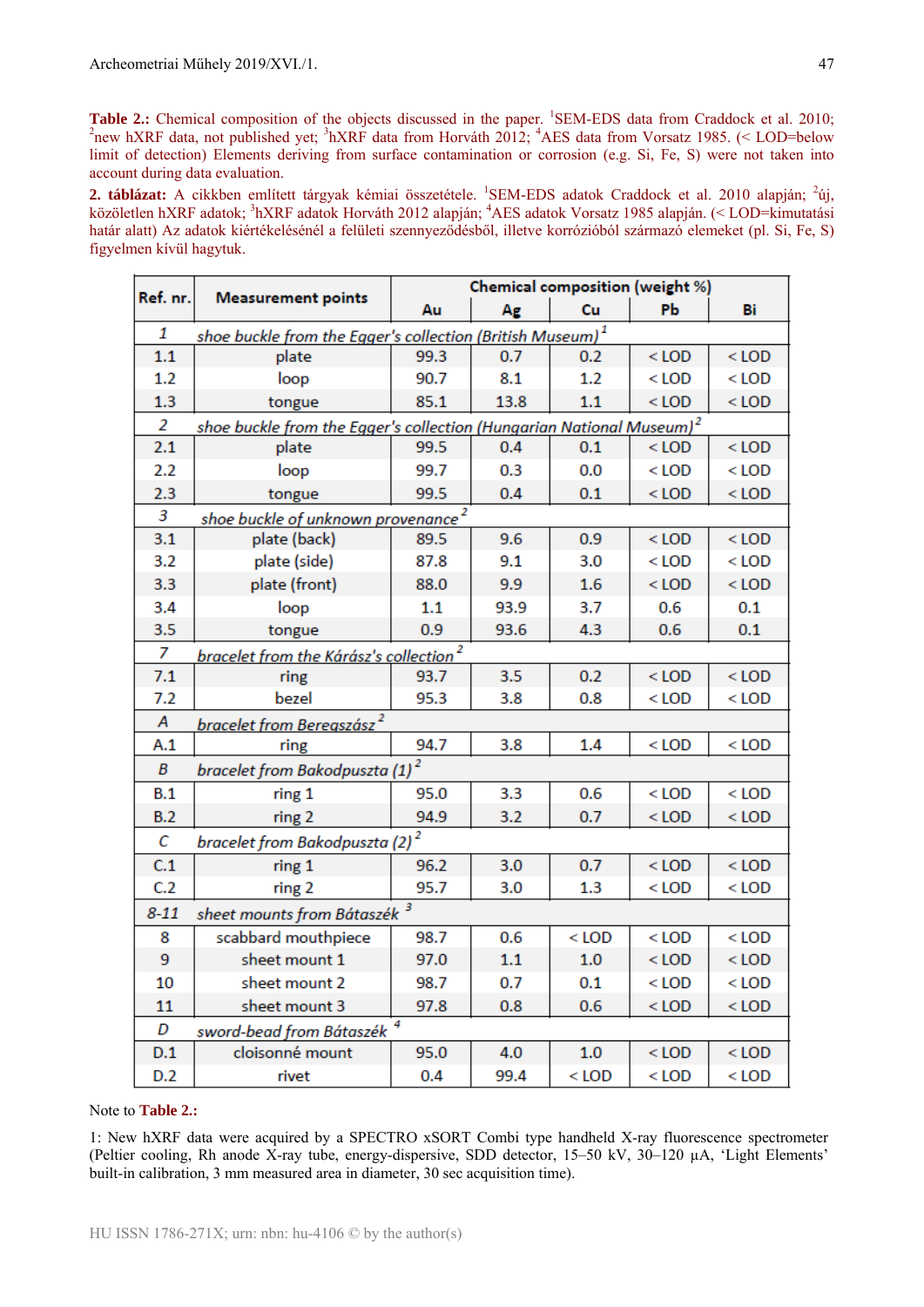According to the results of material analysis, the buckle kept in the British Museum was made up of parts of extremely different quality, which were certainly used secondarily (**Fig. 2a**). The material of the plate is pure gold  $(99.3 \text{ wt\% Au}, 0.7 \text{ wt\% As}, 0.2)$ wt% Cu), like Roman *solidi*, whereas the loop and the tongue are alloys containing more silver and copper, (loop: 90.7 wt% Au, 8.1 wt% Ag, 1.2 wt% Cu; tongue: 85.1 wt% Au, 13.8 wt% Ag, 1.1 wt% Cu) (**Table 2.1.**) (Craddock et al. 2010, 57-59, Table 1). Similarly, the surface of the buckle was decorated with re-used inlays. The settings enclose two flat beads (one of which is broken in half) and a flat-cut, lozenge-shaped, chipped slab, with bevelled edges. Thus, the buckle comprises the remains of three or four individual objects.

The other piece of the pair, kept in the Hungarian National Museum, is much more homogenous in general (**Fig. 2b**). Its components were all made of gold of great fineness (99.5–99.7 wt% Au, 0.3–0.4 wt% Ag, 0.03–0.1 wt% Cu) (**Table 2.2, Fig. 1a**). It is inlaid with regular-shaped garnet slabs, however one of the lozenge-shaped slabs has a rough or chipped surface, which indicates that still not only carefully processed gemstones were selected for the decoration of this item (**Fig. 3.**).

The third buckle, which is of unknown provenance, was also acquired by the Hungarian National Museum towards the end of the  $19<sup>th</sup>$  century (Fig. 2c). It can be connected to the previous pair of buckles since its maker was also inexperienced and had little artistic sense. Among the three examples it represents the lowest material quality. Based on the results of the metal analysis, its plate was made of less pure gold (87.8–89.5 wt% Au, 9.1–9.9 wt% Ag, 0.9–3.0 wt% Cu) (**Table 2.3.1-3, Fig. 1a**). The low purity is even reflected by the dull colour of gold (**Fig. 2c**). In contrast with the plate, the loop and the tongue were made of a silver-copper alloy (loop: 93.9 wt% Ag, 3.7 wt% Cu; tongue: 93.6 wt% Ag, 4.3 wt% Cu). The chemical composition of the two parts is quite similar, even in minor and trace element composition (loop: 1.1 wt% Au, 0.6 wt% Pb, 0.1 wt% Bi; tongue: 0.9 wt% Au, 0.6 wt% Pb, 0.1 wt% Bi (**Table 2.3.4-5, Fig. 1a**). Apparently, the object was patched together from elements of different origins. Similarly to the examples above, the plate of this buckle is decorated with secondarily used garnet inlays enclosed by poorly made, irregular bezel settings, accompanied by three awkwardly arranged granules (**Fig. 4.**). One bezel contains the broken angle of a concave, triangular slab decorated with concentric circles, while the other contains another chipped triangle. The third inlay of the buckle is missing, but the shape of its setting suggests that it was again irregular.

#### **Earrings with polyhedral bead**

The next three examples represent another characteristic type of  $4<sup>th</sup>$ - and  $5<sup>th</sup>$ -century polychrome jewellery, the earring with polyhedral bead. The appearance of the earrings is greatly unified in the discussed period, which is primarily due to the same material and construction they have, as well as their distinctive form that resembles rhombic dodecahedron garnet crystals. They were made from relatively plain elements, with a simple workflow. Normally, their hoop is a single undecorated wire most often made of gold, occasionally of gold-plated copper alloy. Seldom, it was made by twisting three or four fine round wires (for the examples see Horváth 2012). Their ornament – the bead – was crafted of a single hammered sheet of gold, cut-out for the inlays, which was then folded serving as the edges of a polyhedron, soldered at its vertices (**Fig. 5a-b**).





**5. ábra:** Poliédergombos fülbevaló Bakodpusztáról (a), a poliédergomb kiterített rajza (b). Fotó: Horváth Eszter

Inside, the bead was filled with backing paste, in which the garnet slabs of matching size and shape were set. There are only minimal differences in the design of the openwork settings – occasional enrichment or division of the central settings or alternative shapes of inlay on the triangular faces of the beads (Horváth 2012).

Among the multitude of uniform pieces in the collections of Hungarian museums there are only two stray finds that stand out. One was found in Miskolc, on the bank of River Sajó (Borsod-Abaúj-Zemplén), and the other (a pair) was discovered in the area of a brick factory in Békéscsaba (Békés) (**Fig. 6., Table 1.4-6.**). Similarly to other items, these earrings were made of gold sheets (unfortunately, chemical analysis was not yet performed on them) and garnet slabs, but with unusual technical and geometric solutions. All three lack the characteristic network structure. The real openwork settings were replaced by an alternative.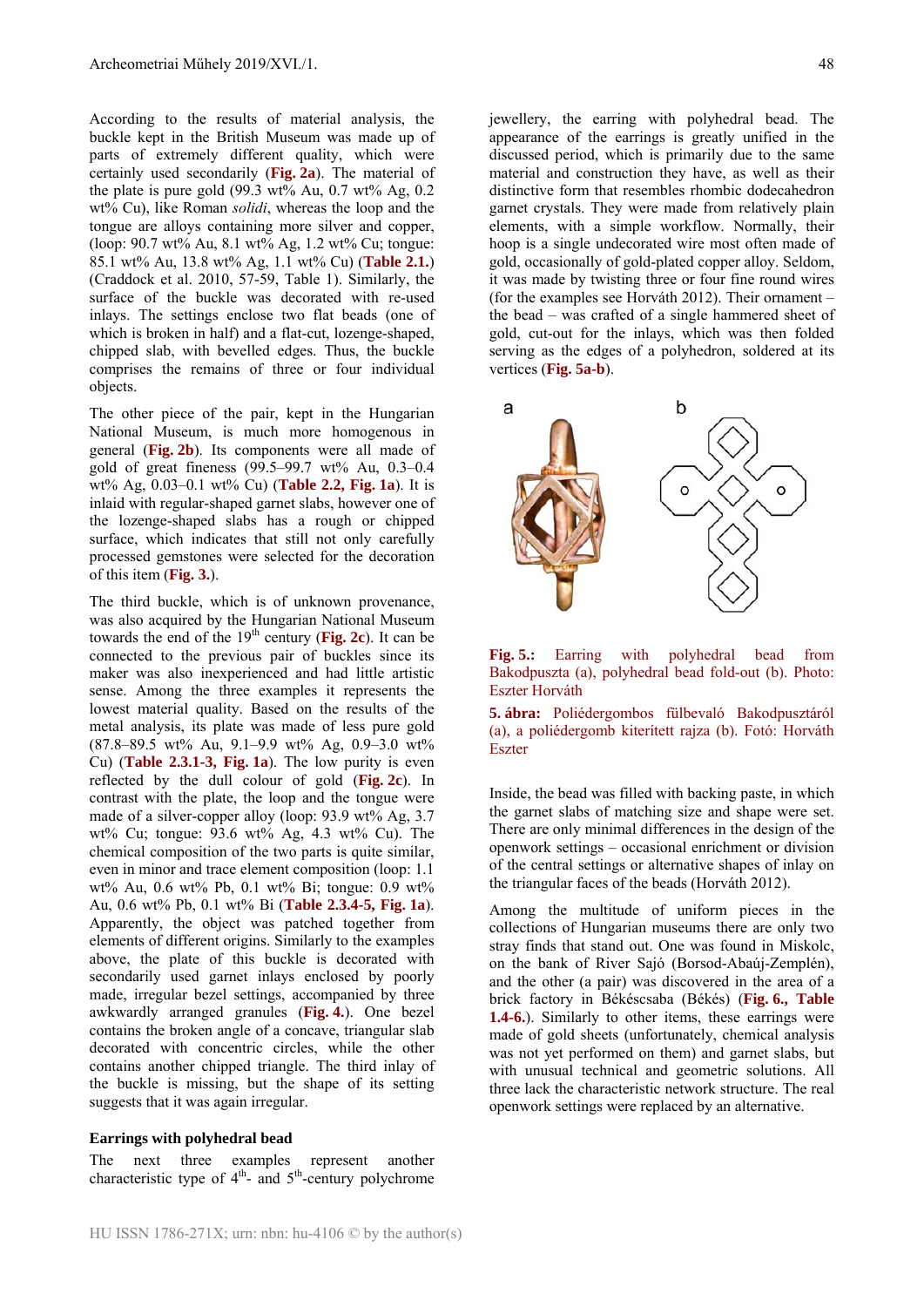

**Fig. 6.:** Earrings with polyhedral bead from Miskolc (a) and Békéscsaba (b). Photo: Eszter Horváth **6. ábra:** Poliédergombos fülbevalók Miskolcról (a) és

Békéscsabáról (b). Fotó: Horváth Eszter

The earring from Miskolc more or less resembles the other items in shape. As a significant difference from the standard, its polyhedral bead is formed from two four-pronged sheets, folded and soldered to each other on their vertices (**Fig. 6a, 7a**). The sheets enclose four rectangular holes, but no additional shapes (round or triangular) were cut out. As a consequence, the earring could be set only with four inlays instead of the usual twelve pieces. The maker of the pair from Békéscsaba was apparently unaware of even the basic steps of producing a polyhedral bead. The basis of the ornaments is a rectangular prism, onto which the bezel settings of the lozenge-shaped, rectangular and round inlays were soldered (**Fig. 6b, 8a**). Both of the beads could be set with altogether five inlays.

In addition to the structural differences, the hoops of the earrings were also produced and adorned in an unusual way. While in the case of the Miskolc example, the maker tried to prepare beaded wire using a single-bladed tool (**Fig. 7b**), in the case of the pair from Békéscsaba, twisting was employed to a simple wire of square cross-section (**Fig. 8b**).

Finally, the objects are also outliers as their technical execution falls below the standard. In the case of the item from Miskolc, the jagged edges of the gold sheets, the uneven and unfinished character of the beaded wire, whereas at the pair from Békéscsaba, the irregular twisting of the wire and the unaligned beads of unequal size and shape suggest careless, negligent work.



**Fig. 7.:** Details of the earring from Miskolc, a) polyhedral bead, b) hook, c) garnet inlay. Photo: Eszter Horváth

**7. ábra:** A miskolci fülbevaló részletei, a) poliédergomb, b) karika, c) gránátberakás. Fotó: Horváth Eszter



**Fig. 8.:** Details of the earring from Békéscsaba, a) polyhedral bead, b) hook, c) garnet inlay. Photo: Eszter Horváth

**8. ábra:** A békéscsabai fülbevaló részletei, a) poliédergomb, b) karika, c) gránátberakás. Fotó: Horváth Eszter

The irregular shape and the uneven edges of the majority of the garnets, which might have been shaped by breaking, convey an even more clumsy impression (**Fig. 7c, 8c**).

#### **Bracelets with animal-head terminals**

Our next example leads to the golden bracelets terminating in animal heads. The earliest examples of this jewellery type – combining Greek Hellenistic and Early Roman elements with the Sarmatian polychrome animal style – is dated as early as the  $1<sup>st</sup>$  century AD (Schiltz 2006, 173, 272, Cat. 58; Mordvinceva & Treister 2007). These are particular items produced in relatively small quantities – only six whole examples are known from the  $5<sup>th</sup>$ -century Carpathian Basin. Compared to the buckles and earrings discussed above, they are more diverse in manufacturing technique, construction and ornamentation.

Four bracelets are solid casts with a simple, open ring construction, ending in robust or plane heads.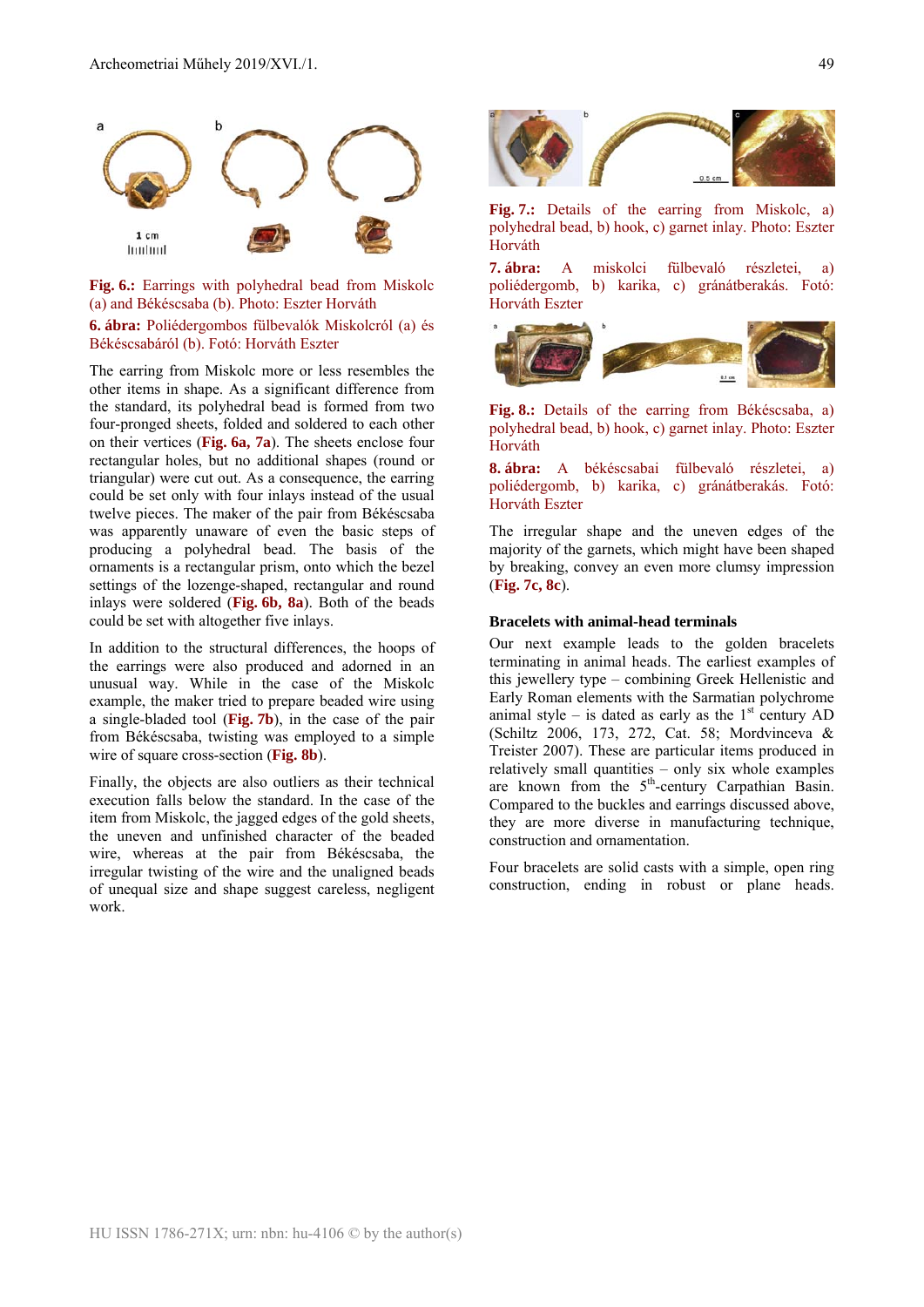

**Fig. 9.:** Bracelets with animal-head terminals from Bakodpuszta (a, d), Beregszász (Berehove/Beregovo, Ukraine) (b, e), and from the Kárász's collection (c, f). Photo: Eszter Horváth

**9. ábra:** Állatfejben végződő karperecek Bakodpusztáról (a, d), Beregszászról (b, e), és a Kárász gyűjteményből (c, f). Fotó: Horváth Eszter

Examples with robust heads are from Beregszász (today: Berehove/Beregovo, Ukraine) (Hampel 1905, 418.), and from the Kárász's collection (**Fig. 9b-c, Table 1.7, 1.A**), whereas pieces with plate heads are from Diósjenő (unpublished material). In contrast with them, the pair of bracelets discovered in grave No. 1 at Bakodpuszta (today: Dunapataj-Bödpuszta, Bács-Kiskun) (Fettich 1951, 22-23, 82.) represents a special technical solution with hollow structure, hinged construction and screw-clasp (**Fig. 9a**). In addition to its exact parallel from the Kiev treasure (Merowingerzeit 2007, 363, Cat. III.18.1.), analogues are known only among the early Byzantine goldsmiths' works, such as the extraordinary pieces from the princely grave at Malaya Pereschepina, dated to around 600 (Werner 1984, 19, Taf. 25; Deppert-Lippitz & Krause 1995, 171-172, Abb. 134).

Despite the decisive structural differences, the bracelets from Beregszász and the Kárász's collection show similarities with the Bakodpuszta pair in terms of the decorative techniques and ornamentation. Their settings played essential role in the design of the animal heads. While the eyes and ears were highlighted by bezel settings, the collars were formed by cellworks executed in standard *cloisonné* technique

(**Fig. 9d-f**). This latter ornamentation – being unusual on polychrome bracelets, occurring rather on other object types of the period (Nagy 2007, 31) – is of key importance.

With regard to the quality of workmanship, different levels including extremities can be discerned. While the highest level is shown by the Bakodpuszta pair, which can be considered as a kind of prototype, the example from the Kárász's collection represents the lowest standard. This latter one is even the most robust, with a weight of over 150 grams. Comparing with the Beregszász item, the quality of its casting process shows a significant decline from technical and aesthetical aspects. This can be observed especially on its surface; the simplified workflow lacked the postcasting treatment. The bezels and the cell walls forming the eyes, ears and collars were clumsily set to the raw cast (**Fig. 10a**). They are almost completely empty now, only one single backing foil has remained as a possible evidence to the former inlays (**Fig. 10b**). The rough edges and the lack of inlays suggest that it is an unfinished object. Nevertheless, it must have been in use, as the round bezels are fragmented, and the central part of the ring is broken (**Fig. 10c-d**).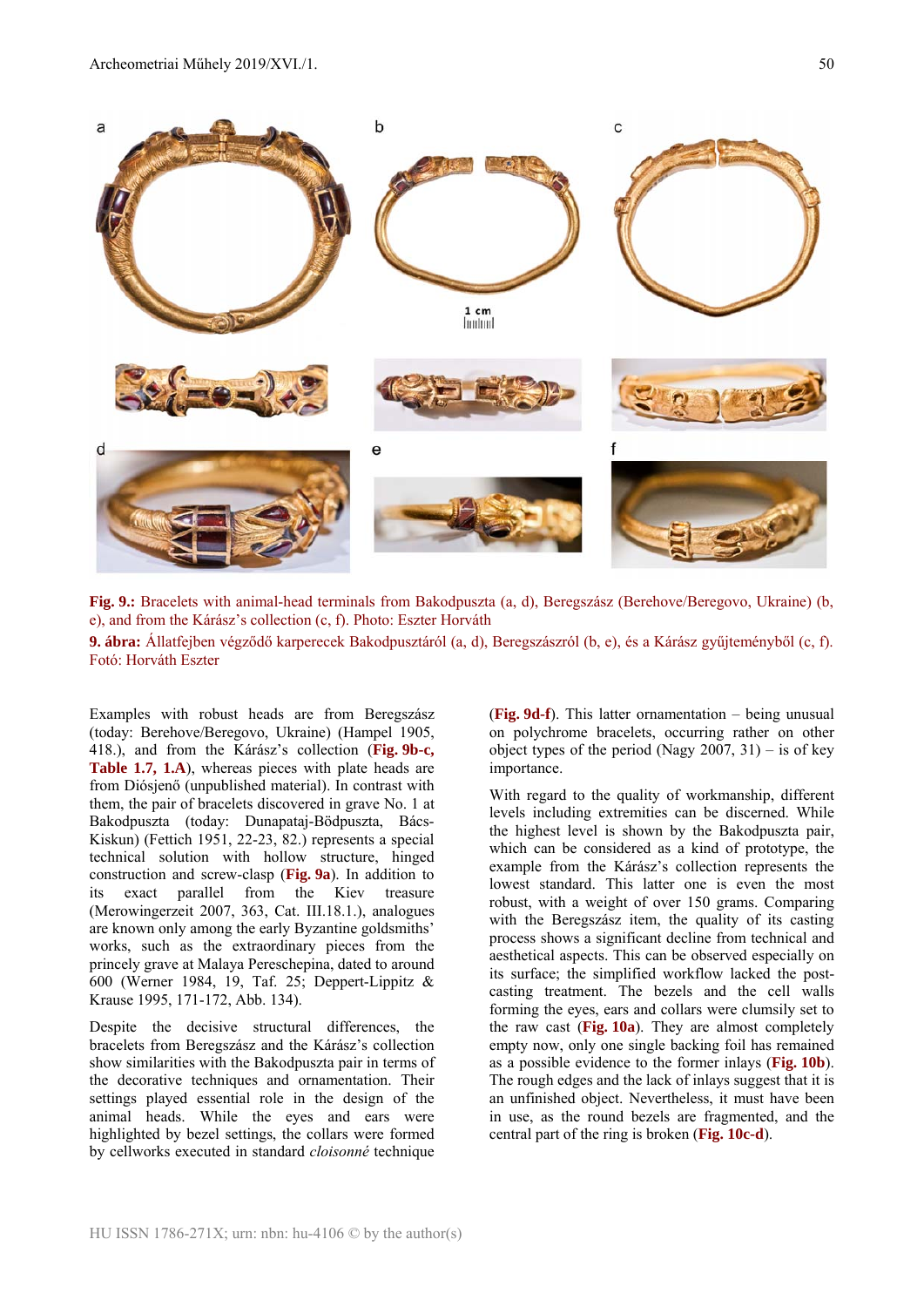

**Fig. 10.:** The raw cast surface (a), a backing foil (b), fragmented round bezels (c), and the broken ring (d) of the bracelet from the Kárász's collection. Photo: Eszter Horváth

**10. ábra:** A Kárász-féle karperec nyers öntvény felülete (a), megmaradt fólia alátéte (b), töredékes állapotú pántfoglalatai (c), és megrepedt karikája (d). Fotó: Horváth Eszter

The technical and quality differences are not reflected by the material composition. Based on the performed analyses, the four bracelets with *cloisonné* cellwork were made of high purity (but not pure) gold, without significant differences in the fineness (93.7–96.2 wt%) Au, 3.0–3.8 wt% Ag, 0.6–1.4 wt% Cu) (**Table 2.7, 2.A-C; Fig. 1b**). The measured silver and copper amount can suggest conscious alloying and primary natural gold-silver alloy as well (Craddock 1995, 111; Mozgai 2017, 232-233.).

#### **Sheet mounts**

Qualitative difference can be observed among items of the same find assemblage or even among ornaments of a particular artefact. An example of this is the ritual deposit from Bátaszék (Tolna), and within that, those pieces of polychrome metalwork, which decorated the accessories of the *spatha* i.e. the handle, the scabbard as well as the sword-bead (**Fig. 11., Table 1.8-12, 1.D**). These gold ornaments with garnet inlays do not represent the same technological standard in spite of that they were set together during the ritual. Their common origin and workshop affinity can be clearly excluded, as Ilona Kovrig had already deduced in her detailed analysis of the finds (Kovrig 1985, 129).

The sword-bead is adorned with a cellwork (standard *cloisonné*) of high technical quality: the appearance of the wing-shaped inlays is uniform and regular, the finishing of the upper rims of the cell walls was carried out with great care, the cells enclose patterned backing foils, and the beaded wire frame is evenly distributed (**Fig. 12a**). As opposed to this, the mounts of the handle and scabbard – one wider and four narrower sheets – show extremely poor workmanship. The edges of the sheets are uneven, the length of the bezel settings does not correspond to the circumference of the inlays, and the size and shape of the garnet slabs are not uniform, either. The latter is particularly true for the widest sheet, which is decorated with slabs of mixed size and irregular shape – including a flat bead broken in half (**Fig. 12b**). Besides, one of the narrower sheets was also inlaid with secondarily used garnet slabs (**Fig. 12c**).



**Fig. 11.:** Sword accessories from the ritual deposit from Bátaszék, a) scabbard mouthpiece, b-e) various sheet mounts, f) sword-bead. Photo: Wosinsky Mór Museum (a, c-d), Eszter Horváth (b)

**11. ábra:** Kard szerelékek a bátaszéki áldozati együttesből, a) tokszájveret, b-e) különféle lemezveretek, f) kardfüggesztő gomb. Fotó: Wosinsky Mór Múzeum (a, c-d), Horváth Eszter (b)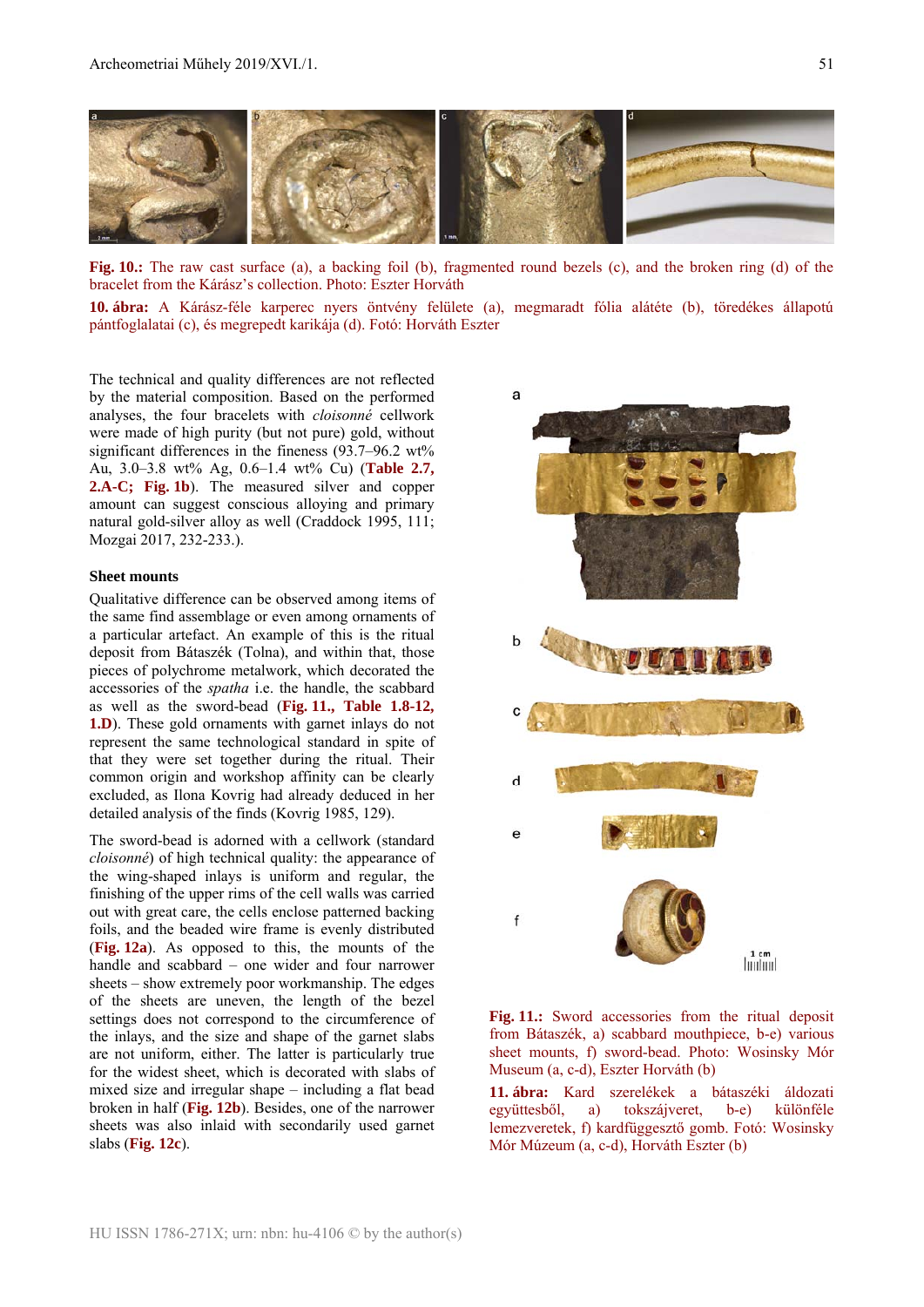

**Fig. 12.:** Details of the garnet inlays and their settings on the sword-bead (a), scabbard mouthpiece (b) and one of the sheet mounts (c) from Bátaszék. Photo: Eszter Horváth (a), Wosinsky Mór Museum (b-c)

**12. ábra:** Gránátberakások és foglalásuk részletei a bátaszéki kardfüggesztő gombon (a), tokszájvereten (b) és az egyik lemezvereten (c). Fotó: Horváth Eszter (a), Wosinsky Mór Múzeum (b-c)

Based on the results of the previous material analysis, even the metal composition of the ornaments is diverse (Vorsatz 1985, 146-147, Table 1. nr. 3, 12; Horváth 2012, Table 6.2.). The mounts of the handle and scabbard were made of unalloyed gold (97.0–98.7 wt% Au, 0.6–1.1 wt% Ag, 0–1.0 wt% Cu) (**Table 2.8-11; Fig. 1c**), most probably obtained directly by the melting of *solidi*. However, the *cloisonné* mount of the sword-bead was made of less fine gold  $(95.0 \text{ wt\%})$ . containing considerable amount of silver and copper (4.0 wt% Ag, 1.0 wt% Cu) (**Table 2.D.1; Fig. 1c**). The fineness of gold and the delicacy of workmanship are in inverse relation. A similar phenomenon occurs in case of analogous gold mounts from Nagyszéksós (Giumlía-Mair 2013, 29-35).

The differences above can partly be explained by the different purposes of the objects. The decorated swordbead – including both the magnesite bead and the mounted cellwork – clearly bear the signs of use. The sheet mounts, on the other hand, – which are damaged but not worn – were obviously designed for a single use. The simpler design, and the less elaborate details are generally typical of the garnet inlaid sheet gold ornaments belonging to Hunnic-period ritual deposits.



**Fig. 13.:** Bow brooch with spiral ornamentation from Szilágysomlyó (Şimleu Silvaniei, Romania) (a), details of the irregularly arranged filigree ornaments and inlays. Photo: Eszter Horváth

**13. ábra:** Spiráldíszes kengyelfibula Szilágysomlyóról (a), a szabálytalanul elrendezett rátétdíszek és berakások részletei (b). Fotó: Horváth Eszter

The pieces from Bátaszék represent the lowest quality even among them. Analogues of extremely poor quality are known only from outside the Carpathian Basin, from Jakuszowice (Poland) (Kürti 1987, 180, Taf. 8. Kat. III.49.d; Bóna 1993, 233). The scabbard mount from Pécsüszög reflects a barely better workmanship, whereas the horse harness ornaments from Pécsüszög and Nagyszéksós bear more adornments, and their inlays are in greater harmony in terms of shape and size (Alföldi 1932, 65, 67; Fettich 1953, 21.). Furthermore, the cross-guards of the *spathae* discovered in Pannonhalma (Tomka 1986, 438-441, Fig. 18; Bóna 1993, 250, Fig. 58.) and Katzelsdorf (Austria) (Müller & Nowotny 2018, 955- 956, Abb. 3.) as well as the dagger mouthpiece from Telki (Szenthe et al. 2019, Fig. 10.) were decorated with more massive and compact *cloisonné* cellworks.

The twelve examples presented here were dominantly made of high purity gold with poor workmanship. Their special position is manifested in the selection of the ornaments and related goldsmiths' techniques, as well as the quality of execution of the latter. These products must have been made by craftsmen, who did not reach up to the general outstanding level of the period, either in terms of their knowledge (i.e. "know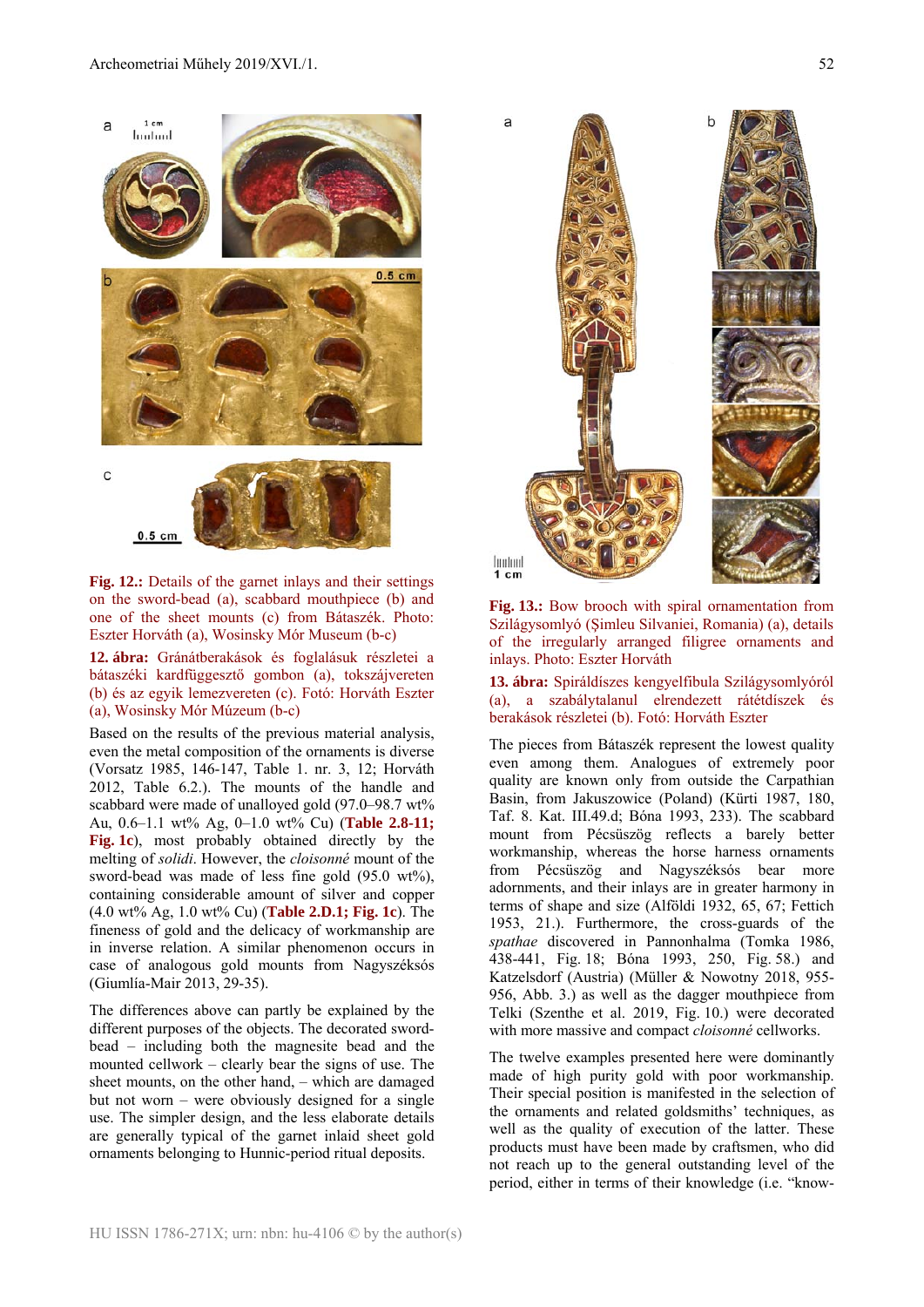how") or their skills in practice. The organisational framework and infrastructure of production – reconstructed indirectly – also point out more primitive conditions.

In case of the objects normally rich in identical features, the distinctive forms and techniques are missing, as if the standard design had not been known to the makers. Some ornaments and mounts were carried out in a specifically amateur manner or poorly. This is shown by the clumsy use of tools, the uneven and irregular features, as well as the imprecise joining and soldering. There is a lack of consistency in size and design. Further common phenomena are the secondary use of items or their remnants that became unsuitable for wearing, the shortening of workflow, and the replacing of certain procedures with simpler techniques (such as employing casting instead of hammering and soldering). The result gives the impression that the makers were inexperienced in techniques requiring meticulous work and precision.

The metallic raw material of the objects is gold, or gold and silver. Their composition – based on the available data – is partly or wholly identical to that of the technically outstanding items. Consequently, there is no or little difference in the quality of their material. This consistency rules out the option of forgery, implied by the obscure context of the objects (Craddock 2009, 370.). The direct use of the gold of great fineness available in the form of *solidi* must have been disadvantageous from a practical aspect. Pure, unalloyed gold is too soft, and has little tensile strength. Although it can be shaped well, it is less resistant to be damaged, and the surface of finished objects gets easily worn. Thus, the purity of gold may indicate not only the status of the customers, but the professional knowledge of the makers as well. Ideally, the craftsman adjusted the raw material to the character of the object: prepared and alloyed the gold according to need. In the majority of the discussed items, this step – by negligence or through necessity – was omitted from the workflow.

# *Discussion*

These artefacts raise many intriguing questions. The low technical standards, the contrast between the highquality raw materials and the poor workmanship, the similarities between high standard masterpieces and these items combining poor technical quality with high valued materials: how could we explain the low technical standards? What does it imply? Who were the owners? Same of the high-quality counterparts or others?

All of the poorly-made items – whether unique artefacts or objects rich in identical traits – have highquality analogues among the pieces of fine metalwork. Due to their rare occurrence they are typically overlooked. The lower level of workmanship observed is not related to the traditions of the region or to the typical characteristics of the individual artefacts. It may be explained by the practices special for the particular production sites or makers. Necessity driven unique conditions as well as intentional individual decisions played decisive roles in the development of the special practices of individual workshops. The organisational frames of workshops, the available equipment and set of tools limited the technical possibilities of goldsmiths working there. Similarly, the knowledge and skills of the goldsmiths were restricting them to certain techniques at a certain level, setting thereby the steps of manufacturing workflow, as well as the quality of the execution. On the other hand, the individual styles of goldsmiths also had decisive impact on the workshops. The artistic intention – practically the taste and creativity of goldsmiths – could have influenced the practice of workshops by setting the conservative or innovative steps of production (Horváth 2018, 356-357.). The finds discussed here represent particular cases, where the identified imperfect technical solutions were consequences of different constraints.

The differences versus good-quality analogues are much more obvious today due to the methods of archaeometry than it was for the naked eye at the time of wearing. The similarities, however, could be perceived in the past, just like today. This was certainly the intention of customers or makers. The latter ones might have consciously used other objects as models and had their own ideas how to reproduce them. However, the result was below the standard of the original items due to the lack of a profound knowledge of them or certain professional skills. The design suggests that the customers did not have (regular) contact with workshops and goldsmiths making high-quality products. That is why they had their objects manufactured by less skilled craftsmen.

All of the listed items must be regarded as products of workshops of local significance following highstandard contemporary models, in other words, they may be labelled as imitations. If the imitation was the intention of the maker, he was most probably focusing on the quality of the object; if it was driven by the customer, the mediated status and prestige could have been an additional motivation. Unfortunately, we do not have any evidence about the identity of the customers/owners, except for the Bátaszék find assemblage, which certainly represented a prominent member of the ruling circles. In the absence of an archaeological context, we can only set hypotheses within the frames of the given economic and social conditions.

On the one hand, we can start with the assumption that the owner did not belong to the elite, but wanted to appear as he was – hence, he imitated not only the object, but also the related content, i.e. status and prestige. From the examples discussed above, the three small buckles can be connected to this interpretation the most. Their incongruously varied parts suggest that their wearers were not the primary recipients of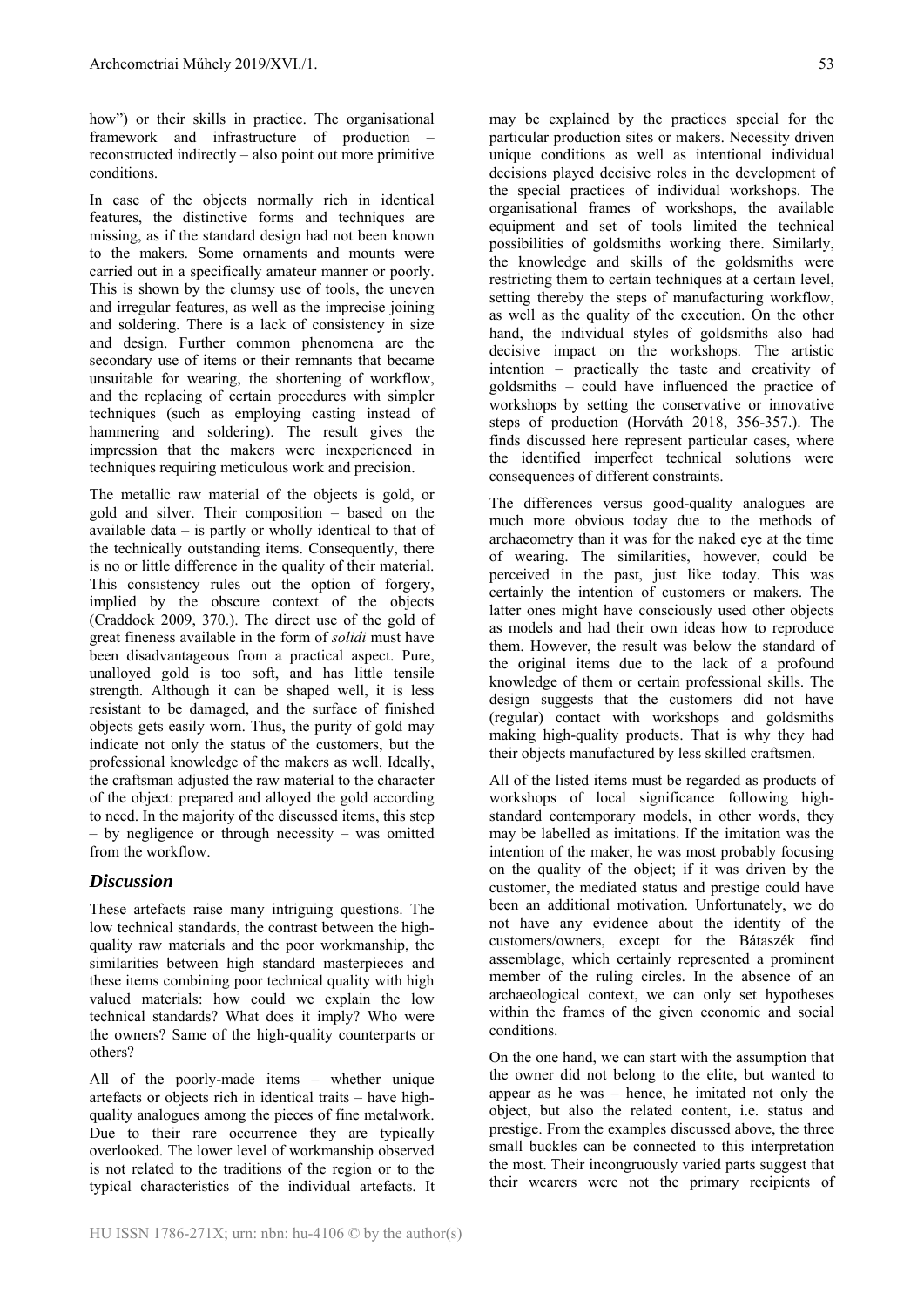obtained gold (presumably the golden tribute) but acquired the valuable raw materials and other components in alternative ways. The processing  $-$  i.e. their reuse – was also unusual. It cannot be explained by a general shortage of raw materials. The abundant gold supply attested by written sources and archaeological evidence, as well as the average quality of  $5<sup>th</sup>$ -century finds rule out this explanation.

On the other hand, we must also consider the possibility that the goldsmiths' items owned by the members of the elite did not represent equally high standards. The status and wealth of the customers did not necessarily go hand in hand with the demand for high-quality fine metalwork. Despite their high status, they might have had to settle for the products of less experienced goldsmiths and their potentially available raw materials, for example, due to craftsmen working at a high standard becoming temporarily inaccessible. A similar scenario could explain the production of the solid gold bracelet terminating in animal heads of the Kárász's collection. The weight of the object and its gold material imply a wealthy customer, belonging probably to the elite. The clumsy design of the animal heads, the simplified production technique, the lack of post-casting treatment as well as garnet inlays, however, indicate the poor skills of the maker and his limited access to resources.

The sheet mounts of the Bátaszék *spatha*, might lead to the same conclusion except the difference in their use/function. The thin sheets prepared for a ritual deposit were primarily of symbolic significance and were not intended for permanent use. That is why they were originally made during a simplified and shortened workflow, and it also provides a reasonable explanation for the direct use of the metallic raw material without alloying (corresponding to the fineness as *solidi*). However, it does not explain the poor workmanship below standards: the careless execution of the chosen techniques and the mismatched character of the garnets, some of which showed the signs of secondary use. The context of the finds and their gold material – considered to be the highest standard in this period – leave no doubt that they were indicators of status: their owner certainly belonged to the ruling circles. Therefore, although they were produced as imitations, the meaning conveyed by them is authentic.

Concerning the earrings from Miskolc and Békéscsaba, we do not have enough information to decide between the options mentioned above or to derive another one. In their case, material analysis may again provide further, valuable insights. However, the production of the Kárász's bracelet and the Bátaszék mounts raises another intriguing question: how important was the technical execution of the objects in the period under discussion? Was there a generally accepted quality, a required standard of appearance in the case of status indicators? The case of the bracelet gives the impression that the large amount of gold alone was sufficient for representation. Furthermore, the garnet inlaid sheet mounts of the *spatha* make it clear that – despite the technical deterioration – the sacrifice was considered to be complete and the ritual took place.

Considering the question further, in addition to the examples above, mention must be made about a pair of brooches decorated with spiral ornaments belonging to the hoard from Szilágysomlyó (today: Şimleu Silvaniei, Romania) (Fettich 1932, 30-32.) (**Fig. 13a**). Although the hoard clearly comprises the most outstanding finds of the era, these brooches show some kind of imperfection in their details. The gold-plated silver brooches are decorated with filigree ornaments and gemstone inlays, the quality and technical execution of which are not uniform. While the cellwork reflects careful design and perfect implementation, the bezel settings were made carelessly. The inlays equally comprise beautifully cut garnets, as well as secondarily used pieces and replacements in glass. The strip-twisted and beaded wires were manufactured evenly and accurately, but they were used imprecisely and negligently (**Fig. 13b**). The general picture is therefore rather controversial. This unusual phenomenon rules out the possibility of imitation, in contrast with the items above. The lack of consistency may have been caused by co-operation within the workshop (i.e. the division of work between craftsmen). On the basis of the differences observed, the pair of brooches must have been manufactured by two craftsmen, at least: one of them was responsible for the preparation of small ornaments and the other for their arrangement and fixing (Horváth 2018, 365- 366.).

Artefacts that are different from the average are always exciting, valuable parts of find assemblages, as through the analysis of these, we may arrive at fundamental questions, or gain fresh insights about the whole period. This holds true here as well, even though the number of finds discussed in our paper is relatively small. Summarising our work, we can conclude that the polychrome gold artefacts from the  $4<sup>th</sup>$ - and  $5<sup>th</sup>$ century Carpathian Basin do not represent uniformly high standards. As the twelve items presented above attest, the high-quality raw materials do not necessarily go together with high-standard workmanship. We have discussed some of the potential background aspects, and addressed topics such as the differences between the influence of the customer or the craftsman, and the distinction between conscious imitation or the force of circumstances as possible explanations.

It is important to note that although the discussed technological differences were visible at the time of wearing, they must have been less disturbing than one would interpret today. Based on these concrete examples, lower technical standards had presumably no major consequences for the judgment of their wearers. It rather depended on the outstanding quality of the processed gold – that is its value in absolute terms. As the saying goes, dress does not make a man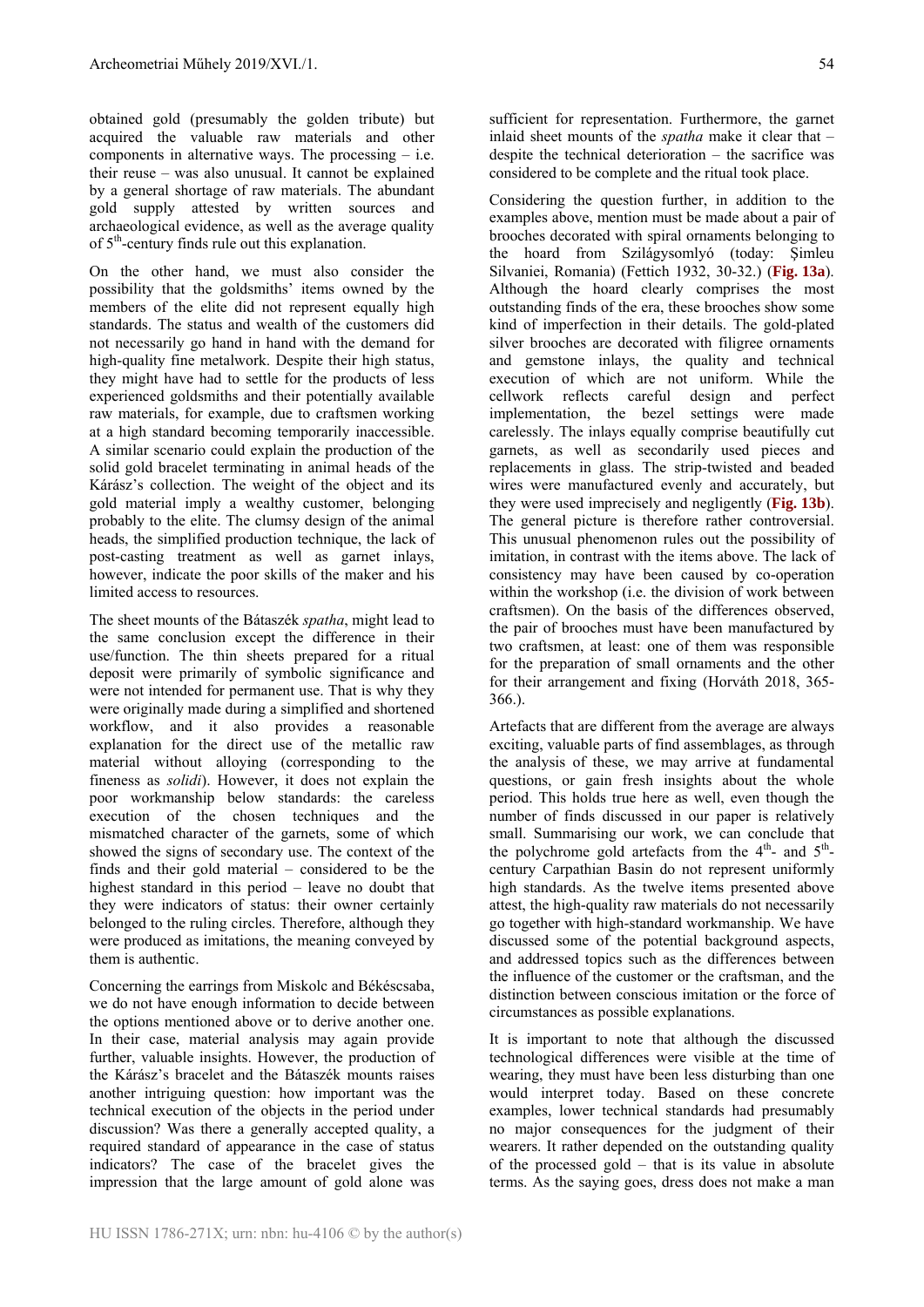great, to which we may add that in the Hunnic period it was not even the perfect technical execution of jewellery that made a man look great, but the quality and quantity of gold used for it.

# *Acknowledgements*

We are grateful to Zoltán May, for the analytical results on the gold sheet mounts from Bátaszék contributed to Eszter Horváth's PhD thesis. The research behind this study is part of a project supported by a Grant from the Hungarian Scientific Research Fund (OTKA/NKFIH-PD109234).

# *References*

ALFÖLDI, A. (1932): Leletek a hun korszakból és ethnikai szétválasztásuk (Funde aus der Hunnenzeit und ihre ethnische Sonderung). *Archaeologia Hungarica* **9** Akadémiai Kiadó, Budapest, pp. 90.

BÓNA, I. (1993): *Hunok és nagykirályaik.* Corvina, Budapest, pp. 274.

CRADDOCK, P. T. (1995): *Early Metal Mining and Production.* Edinburgh University Press, Edinburgh pp. 363.

CRADDOCK, P. (2009): *Scientific Investigation of Copies, Fakes and Forgeries.* Taylor & Francis, Oxford pp. 640.

CRADDOCK, P.T., COWELL, M., HOOK, D., HUGHES, M., La NIECE, S. & MEEKS, N. (2010): Change and stasis: the technology of Dark Age metalwork from the Carpathian Basin. *The British Museum Technical Research Bulletin* **4** 55–65.

CSALLÁNY, D. (1961): Archäologische Denkmäler der Gepiden in Mitteldonaubecken. *Archaeologia Hungarica* **38** Akadémiai Kiadó, Budapest, pp. 406.

DEPPERT-LIPPITZ, B. & KRAUSE, R. (1995): Katalog E. Armreifen und Armbänder aus Gold. In: DEPPERT-LIPPITZ, B. Hrsg., *Die Schraube zwischen Macht und Pracht. Das Gewinde in der Antike. Ausstellungskatalog*. Sigmaringen, Thorbecke 164– 175.

FETTICH, N. (1932): A szilágysomlyói második kincs (Der zweite Schatz von Szilágysomlyó). *Archaeologia Hungarica* **8** Akadémiai Kiadó, Budapest, pp. 72.

FETTICH, N. (1951): Régészeti tanulmányok a késői hun fémművesség történetéhez (Archäologische Studien zur Geschichte der späthunnischen Metallkunst). *Archaeologia Hungarica* **31**. Akadémiai Kiadó, Budapest, pp. 205.

FETTICH, N. (1953): A szeged-nagyszéksósi hun fejedelmi sírlelet (La trouvaille du tombe princière hunnique à Szeged-Nagyszéksós). *Archaeologia Hungarica* **33** Akadémiai Kiadó, Budapest, pp. 205.

GIUMLÍA-MAIR, A. (2013): Metallurgy and Technology of the Hunnic Gold Hoard from Nagyszéksós. *The Silk Road* **11** 12–35.

HAMPEL, J. (1905): *Alterthümer des frühen Mittelalters in Ungarn I-III.* F. Vieweg und Sohn, Braunschweig pp. 1859.

HARDT, M. (2004): *Gold und Herrschaft. Die Schätze europäischer Könige und Fürsten im ersten Jahrtausend*. Academie Verlag, Berlin, pp. 369.

HAWKES, S.C., MERRICK, J.M. & METCALF, D.M. (1966): X-Ray fluorescent analysis of some Dark Age coins and jewellery. *Archaeometry* **9** 98–138.

HORVÁTH E. (2012a): Ékkő- és üvegberakásos ötvösmunkák a Kárpát-medence hun kori és kora meroving kori leletanyagában (Gemstone and glass inlaid fine metalwork from the Carpathian Basin: the Hunnic and Early Merovingian Periods). *PhD thesis, manuscript*, Eötvös Loránd University, Budapest, pp. 269.

HORVÁTH, E. (2012b): Cloisonné Jewellery from the Langobardic Pannonia. Technological Evidence of Workshop Practice. In: IVANIŠEVIĆ, V. KAZANSKI, M. eds.: The Pontic-Danubian realm in the period of the Great Migration. *Posebna izdanja* 51 Beograd, Arheološki Institut, *Monographies* **36** Paris, Association des amis du Centre 207–242.

HORVÁTH, E. (2013): Gemstone and glass inlaid fine metalwork from the Carpathian Basin: the Hunnic and Early Merovingian Periods. *Dissertationes Archaeologicae*, **Ser. 3. No. 1**, 275–302.

HORVÁTH, E. (2018): Van új a lencse alatt – a szilágysomlyói kincs fibuláinak műhelyösszefüggései a legújabb optikai mikroszkópos vizsgálat alapján. In: KOROM, A. (szerk.) Relationes rerum – Régészeti tanulmányok Nagy Margit tiszteletére. *Studia ad Archaeologiam Pazmaniensia Archaeological Studies of PPCU Institute of Archaeology* **10** 355–372.

HORVÁTH, E. & BENDÕ, Zs. (2011): Provenance study on a collection of loose garnets from a Gepidic period grave in Northeast Hungary. *Archeometriai Műhely / Archaeometry Workshop* **8/1** 17–32.

KEMENCZEI, Á. (2011): Az Egger műkereskedés és kapcsolata a Nemzeti Múzeummal a dualizmus korában. *Folia Historica* **27** 99–116.

KISS, A. (1970): Unpublished finds from the V. century originated from Transdanubia in the British Museum and the Janus Pannonius Museum of Pécs. *Janus Pannonius Múzeum Évkönyve* **14-15** (1969-70) 119–123.

KISS, A. (1986): Die Goldfunde des Karpatenbeckens von 5-10. Jh. (Angaben zu den Vergleichsmöglichkeiten der schriftlichen und archäologischen Quellen). *Acta Archaeologica Academiae Scientiarum Hungaricae* **38** 105–145.